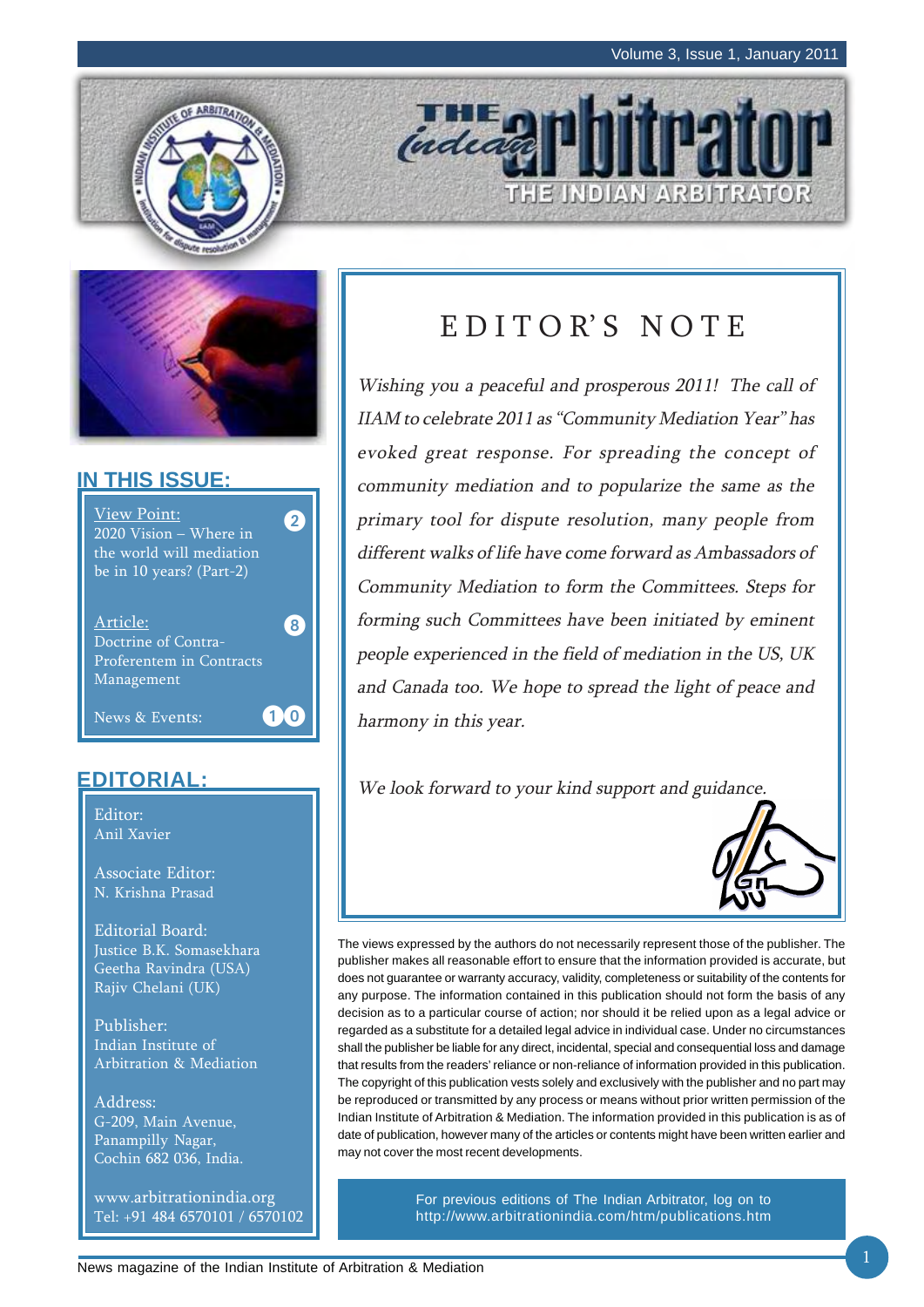

# 2020 Vision – Where in the world will mediation 2020 Vision – Where in the world will mediation be in  $10$  years? (Part-2) : MICHAEL LEATHES

The mediation movement is described as an emerging profession. It meets some of the basic criteria in some places, and none in others, but in only a few places does it meet all the criteria. For those who act as mediators, few have begun their careers in this role. Most moved to mediation from other professions, and it remains largely an "occupation" for most mediators today. Mediation needs to develop from an occupation where anyone can claim to be a mediator, into a true profession. That transition is readily achievable within 10 years, and in the following pages the author offer thoughts on the components that can make it happen.

### Promotion – How mediation is presented to its market

Promotion is costly, but is also necessary. Mediation remains greatly undervalued. Few providers have resources for promoting the field, focusing more on promoting their own service offerings and branding. There are few national or international mediation bodies dedicated to expanding the field itself as opposed to growing their own services. Consequently, mediation is not widely accepted as a credible option. This downward spiral needs reversing or mediation will remain locked into a slow-burn trajectory.

There is now widespread recognition that mediation needs to be perceived as an independent profession, and one that meets high standards. What is not yet widely shared is the view that transparency is the key to these goals. Aristotle's Five Senses apply here as everywhere – users will only understand and accept what they can see, hear, touch, smell and taste. Mediation happens in private, but professional skills and competencies need not be equally invisible, unheard, intangible, unscented or unpalatable.

Lord Woolf has said<sup>1</sup>: *Mediation has come a long way, but still* has much further to go. The field now needs to evolve quickly into a true profession. High minimum practice and ethical standards need to be set, made transparent and achieved internationally; users – customers – of mediation need to see these standards operating effectively. More and better information must be made available by individual mediators about their skills, capabilities and personalities. Quality and Transparency will enable mediation to grow.

#### (Footnotes)

 $^{\rm 1}$  Lord Woolf of Barnes was Lord Chief Justice of England & Wales from 2000-20005. The Woolf Report 1996 was the catalyst for the development of mediation in England & Wales. He is a Judge (nonpermanent) of the Court of Final Appeal of Hong Kong, President of the Civil and Commercial Court of the Qatar Financial Centre, and recipient of the International Academy of Mediators' Lifetime Achievement Award 2009.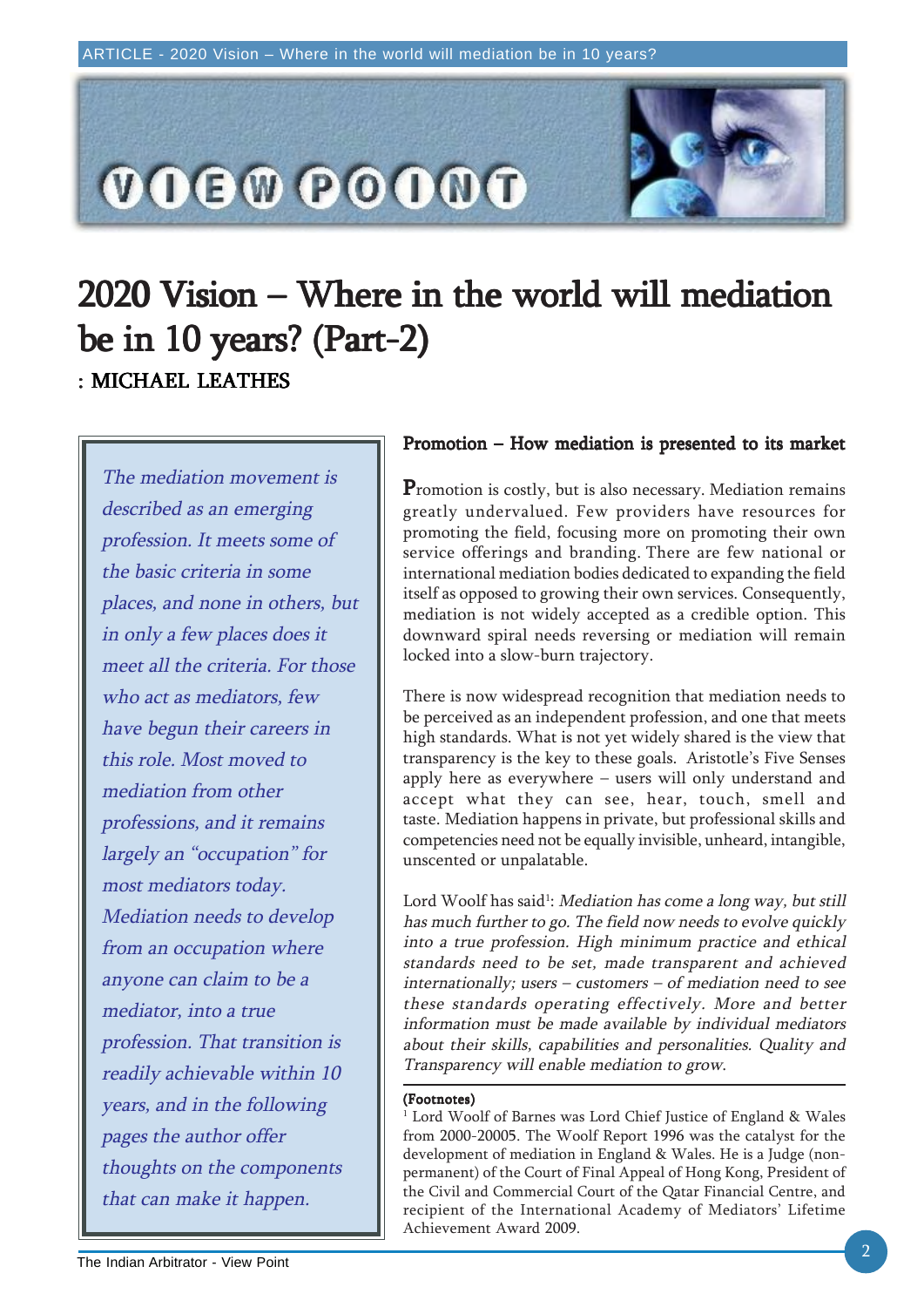

In August 2010, Professor Sander noted $^2$  that as mediation has become more pervasive, it is unclear how lay parties can evaluate the quality of mediators and that it is inadequate to just let the market decide. He concluded that we should be heading towards some kind of ... system for appraising the quality and competency of mediators, at least in terms of requiring training. A few weeks later, the Association for Conflict Resolution (ACR) published draft Model Standards for Mediation Certification Programs<sup>3</sup> and invited comment from its 4,000 mediator members in (mainly) the US.

I expect mediation service providers around the world to collaborate and buy into simple, non-bureaucratic and voluntary high-level international competency, practice and ethical standards. I believe mediators will see the huge value in seeking feedback about their skills from users and peers and have it condensed into an objective summary by an independent person or institution for inclusion as a credible part of their profile. I expect users to rely less on gossip and hearsay when selecting mediators and to focus much more on user feedback summaries. This will apply far beyond mediation to include almost all professional services.

### The Demand-Side – User needs are changing

While real estate brokers recite the dogma *Location, Location, Location*, the mantra of companies, government agencies and others that need to account to their stakeholders is Outcomes, Outcomes, Outcomes. I have already mentioned the shift from Inputs towards more Outcome Based Education by an increasing number of schools, universities and professional institutions, but ultimately it is the demand side that drives such changes.

The legal profession, gatekeeper of most disputes, is changing as a result. What Professor Julie Macfarlane at the University of Windsor, Ontario so aptly describes as *The New Lawye*r<sup>4</sup> is arriving onto the scene – pragmatic, impatient, creative, daring, solution and results-orientated, process-intolerant, favouring (and skilled in) negotiation, mediation, collaborative practice and restorative justice. Resumés are being re-written.

These New Lawyers are in the market for jobs in the world's companies and governments. They are the ones that will increasingly be running day-to-day dispute portfolios, instructing counsel their way and in so doing changing the practice of law. A different type of client is now emerging, with new priorities, needs and expectations<sup>5</sup>.

### (Footnotes)

- 2 http://www.mediate.com/articles/sanderdvd06.cfm
- 3 http://www.acrnet.org/News.aspx?id=842
- <sup>4</sup> The New Lawyer How Settlement is Transforming the Practice of Law by Julie Macfarlane, UBC Press 2010
- $^5$  See: *International Arbitration and Mediation A Practical Guide* by Michael McIlwrath and John Savage, 2010

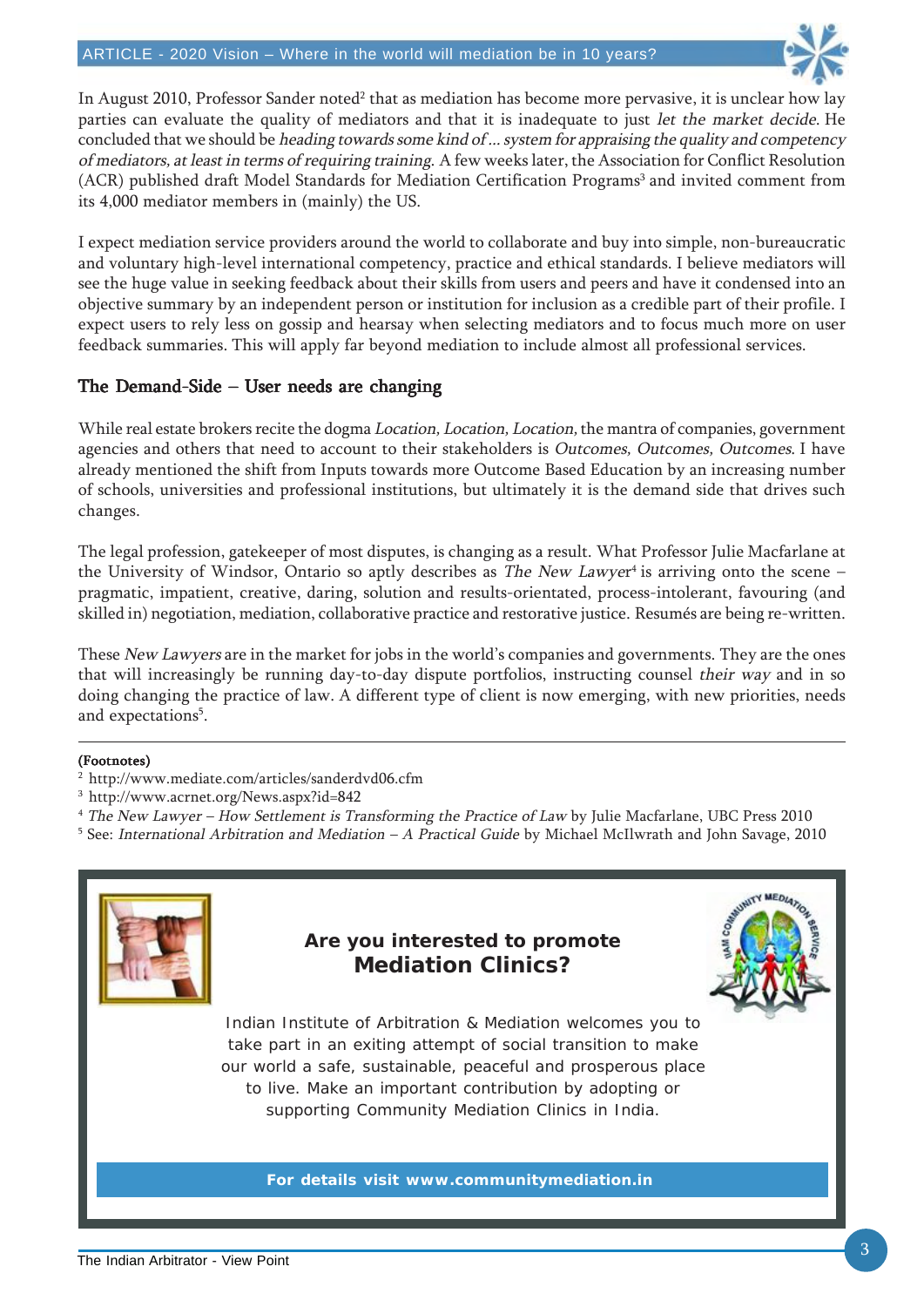

Government austerity programs are trimming the cost of civil justice to the public purse, causing sharply increased judicial interest in the resolution of disputes before trial. Almost mandatory mediation is just around the corner.

All this will fuel a rise in collaborative law, where counsel are instructed to resolve a case outside the courtroom but are expressly excluded from representing the client in court should negotiations fail. Mediation will be well-understood by the New Lawyers, who will typically have been well-trained in those areas at Law School, independently or in-house. They will be more selective about the skills and attitudes they value in outside counsel. They will expect less legal analysis and more energetic outcome orientation. They will have tools at their fingertips to determine what resolution process to pursue, such as administered or nonadministered mediation, and will be adept at selecting the right mediator – having been trained in that skill. This new breed is too impatient to waste time asking for information; if what they need to know about a given mediator does not jump out of their screens in a convincing and credible way, they will simply look to another mediator who provides that information openly. Institutions that restrict information access to certain visitors, such as members who must login and provide password details, or those that use outdated web tools, and mediators who do not offer credible and easily digestible and feedback, will be marginalized by many users.

There will also be a rise in innovations – engagement of mediators in dealmaking, hybrids, inter-cultural intermediaries, counsel whose client is the deal, not a party to it. The opportunities for mediation are immense.

### The way to predict the future is to invent it

For the future to *leak* out, it requires a *cut* into some of today's realities: an appreciation of the main drivers<sup>6</sup>, an assumption that stakeholders on the service side (mediators, providers and trainers) will act in a way that serves their short and medium term interests in light of a changing market, and that those on the demand side (users, adjudicators, educators and governments) will express their needs clearly. We can also assume that there will continue to be a steady rise in the incidence of disputes, an ongoing user desire to rank outcomes above process, and an ever more educated and informed user base.

Another reality is that mediation is a highly fragmented field. Service providers are in strong competition. This inhibits proper dialogue about the future and the ability of the main players to agree concrete goals for the field. Mediation, like any other endeavour, has its sceptics – those prematurely disappointed in the future and unable or unwilling to change – as well as visionaries and leaders who have already beaten a path through uncharted territory, appreciated that the future belongs to those who prepare now, and are willing to pursue bigger targets in the absence of an overall professional mission.

This balkanized field is pulled in different directions, unsure whether it is a branch of law or psychology, an art or science, ADR or negotiation, and whether it needs a philosophy, a theory, values, characteristics, practices or all or some of these things. To continue the debate but stop the dithering, mediation needs strong, well-funded, non-hierarchical non-service-providing professional bodies, founded on the principles of Servant Leadership<sup>7</sup> as explained by the organizational guru Robert K. Greenleaf – in this case establishing and transparently implementing high training and practice standards, objectively explaining and promoting mediation to users, convening all stakeholders, making information freely available, encouraging thought leadership and best practices, developing and disseminating tools, and convincingly inspiring mediation's growth.

Conspicuously, such bodies will be run not by practicing mediators, providers or trainers, but by full-time managers, drawing on support and contributions from both the demand and supply sides. Governments have an interest as a user and a vital role in providing credible seed funding so that the new profession is not perceived as purely self-serving.

#### (Footnotes)

<sup>6</sup> As discussed above: Outcomes Based Education; Training and Learning; Technology; Quality Standards; Transparency; Collaboration and a Free-Standing Profession. 7 See: http://www.greenleaf.org/

The Indian Arbitrator - View Point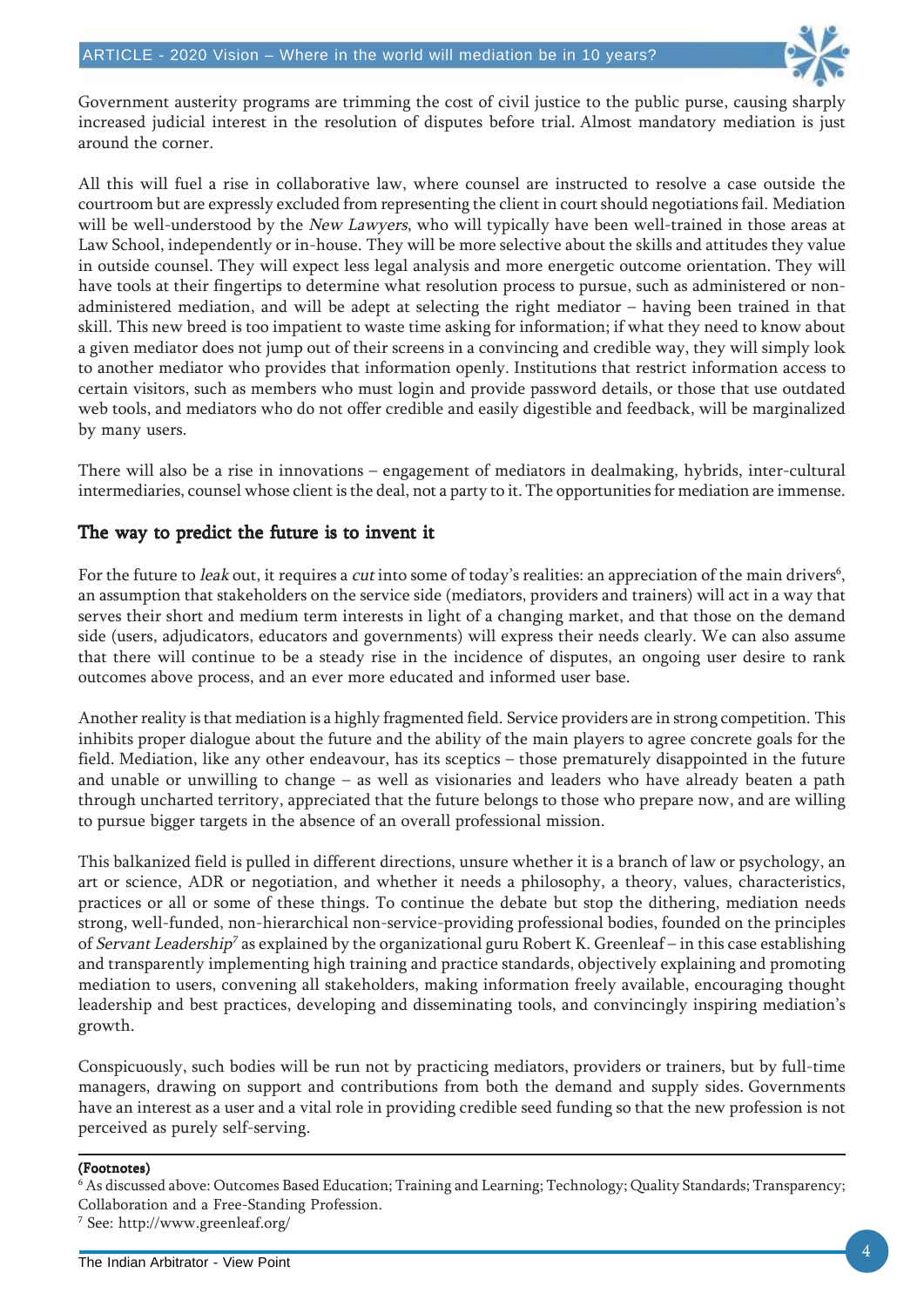

Once established, these professional institutions will be empowered to establish high standards, disallow mediocrity and ensure transparency. They will apply, as Professor Sander has already predicted, strict standards for trainers. Independent assessment will become a key part of those standards. While many mediators will be lawyers by background, increasingly other professionals will enter and enrich the field.

By 2020, such bodies will have been established in most countries on a national level, and will link to an international body that will help the profession to globalise.

While mediation's stakeholders address quality, transparency and professional status, numerous other changes will occur.

As the impact of communications technology grows, small claims will typically be commoditised using ODR8 . Mediators and providers handling larger disputes and those involving emotional issues will find telepresence, online caucus rooms and other IT tools to make mediations more effective, attractive and affordable, reducing travel time and speeding up negotiations.

As users become better informed about how and why mediation works, demand for less conventional, more tailored processes will increase; hybrids of facilitative and evaluative elements, including early case assessment and non-binding opinions, will grow. Many trainers still teach a purely facilitative model of mediation, but mediators also need to learn how, when and whether to deploy evaluative and transformative techniques as needed. Gradually, training will adapt to include these needs.

More mediation panels will be process and/or subject-matter oriented, requiring mediators to demonstrate, in addition to their mediation competencies, knowledge of technical fields, conflict diagnostics, process design and inter-cultural communications. Mediation will no longer be viewed as an alternative form of dispute resolution and will elevate to become the primary form. In the commercial arena, good conflict management will be considered part of Good Corporate Governance and companies will design their own systems for evaluating, managing and resolving disputes $^{\rm 9}$ . A more informed and circumspect user will emerge.

#### (Footnotes)

8 See, for example: http://kluwerarbitrationblog.com/blog/2010/10/31/anti-arbitration-coming-soon-to-a-commercialdispute-near-you-inexpensive-on-line-mediation-and-arbitration/

<sup>9</sup> Designing Conflict Management Systems – Creating productive & healthy organizations by Cathy Costantino, 1995 and Handbook of Human Conflict Technology – creating win-win success without conflicts by Tina Monberg, 2008 and Building ADR into the Corporate Law Department: ADR Systems Design by CPR Institute www.cpradr.org. Also see the AAA Dispute-Wise Business Management Study http://www.adr.org/sp.asp?id=29431

Interested to contribute Articles?

We would like to have your contributions. Articles should be in English. Please take care that quotations, references and footnotes are accurate and complete. Submissions may be made to the Journals Division, Indian Institute of Arbitration & Mediation, G-209, Main Avenue, Panampilly Nagar, Cochin - 682 036 or editor@arbitrationindia.com.

Publication of the Article will be the discretion of IIAM and submissions made indicates that the author consents, in the event of publication, to automatically transfer this one time use to publish the copyrighted material to the publisher of the IIAM Journal.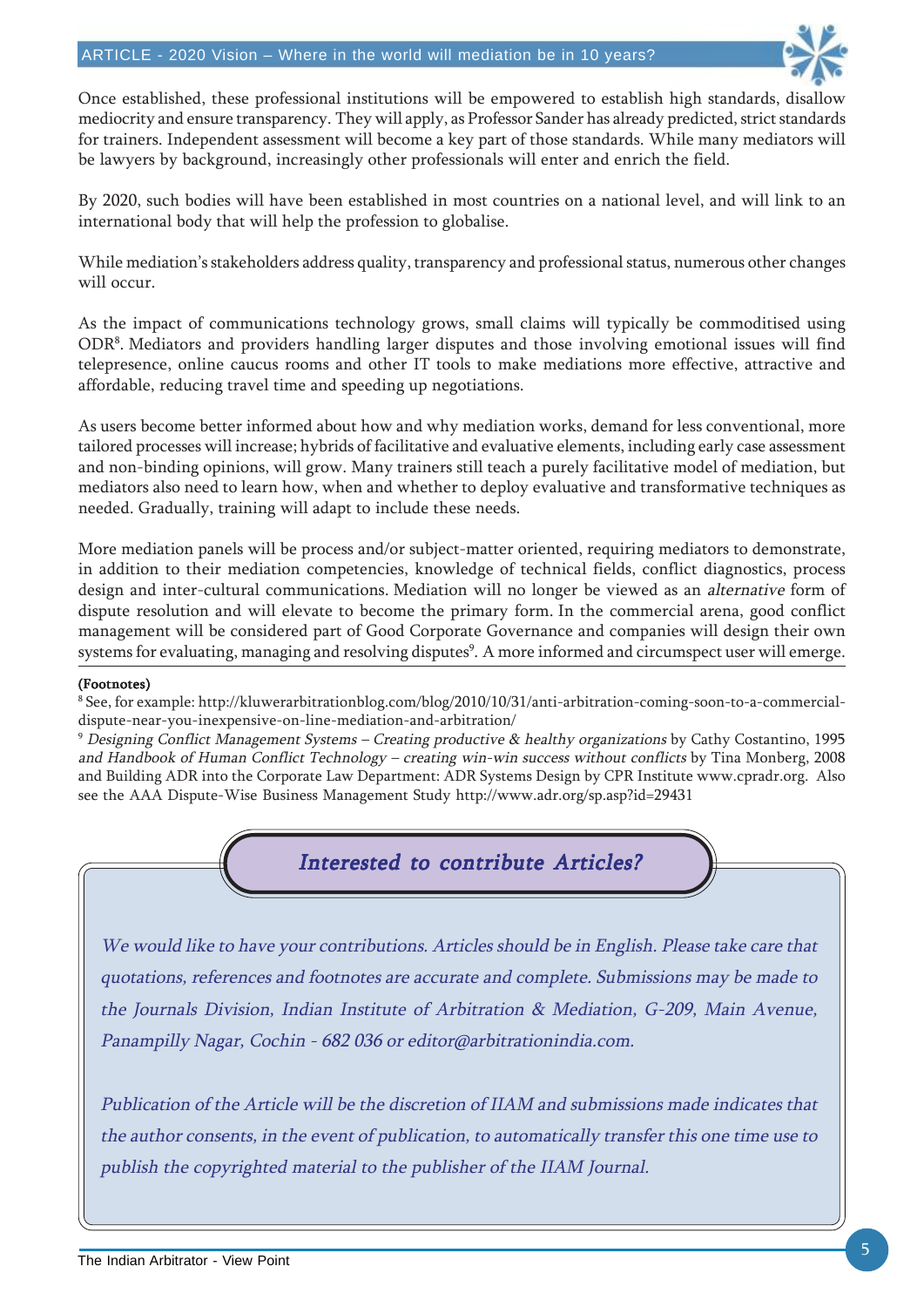

Service-side stakeholders will:

- collaborate more on issues like training, independent assessment and feedback
- agree on, and apply, minimum high-level quality standards
- encourage transparency into mediator competency and prior user experience
- share technology platforms for ensuring security and confidentiality
- devise schemes to enable new mediators to gain experience and develop professionally
- insist on rigorous ethical codes and independent reviews with sanctions, and
- pool resources to promote mediation as a credible profession.

Codes of Ethics will be re-drafted to share common principles throughout the field. They will also be less legalistic and general. Ethics codes that are not subject to independent review will be seen as meaningless; compliance panels will be associated with professional institutions, not provider, peer or voluntary practice groups. Users will expect every practicing mediator to carry professional indemnity insurance and to specify both the underwriter and extent of cover on their profile.

Users will also want hard evidence of a mediator's skills to enable them to make informed decisions. Cherrypicked quotations from (usually) unidentified users will lack credibility. Users will expect an independentlyprepared summary of prior user feedback not only for reassurance about competency but to indicate suitability in terms of style and personality. Mediators posting video clips of themselves explaining their resumés direct to camera or in interview mode will secure more mediation assignments, as users become increasingly meticulous and personal in their choice of mediator.

As OBE becomes more prevalent, those moving into careers in professional firms, companies and governments will exhibit a different attitude to their predecessors, seeking specialist training in solution-providing programs. Mediation trainers will address this market by segmenting their courses; one-size-fits-all training programs will fade away. Those aspiring to become professional mediators will need more in-depth training resulting in qualification and certification, plus professional development follow-up. Professional firms as well as government and corporate users will demand courses on representing clients in mediations; adjudicators and others will seek courses on the art of referring parties to mediation; practicing mediators will want courses on inter-cultural mediation and other in-depth practice areas. Major users will increasingly invite trainers to provide tailor-made courses in-house. Trainers will collaborate to set transparent high level delivery and assessment standards based on independent assessment, or suffer the consequence of governments introducing those standards through regulation.

Justice Departments and Ministries will seek out opportunities to reduce the cost to taxpayers of civil justice programs. Mediation will become increasingly "encouraged" by governments and judiciaries, often to the point of making mediation a sine qua non before, during and even after litigation. Initiatives such as the CEDR Commission on International Arbitration<sup>10</sup>, will prompt users to exert pressure on arbitration institutions to build mediation into their processes. International dispute resolution forums such as the World Trade Organization (WTO) and the United Nations Conference on Trade & Development (UNCTAD) will also adopt mediation as a prime process.

These developments will revolutionise the practice of mediation and inspire users to better understand mediation and accept it more readily. Mediation will therefore grow and everyone – supply and demand – will benefit. Litigation will trade places with mediation to be the new definition of *Alternative Dispute* Resolution. None of these actions is difficult, costly or time-consuming. But they all require a shared vision of the future and the will to achieve it.

If we reach for it today, mediation quality standards will be universally high by 2020. Stakeholders such as governments and companies will fund research to surface new tools and statistics proving the value of mediation. User confidence will flow into mediation.

#### (Footnotes)

10 See: http://www.cedr.com/about\_us/arbitration\_commission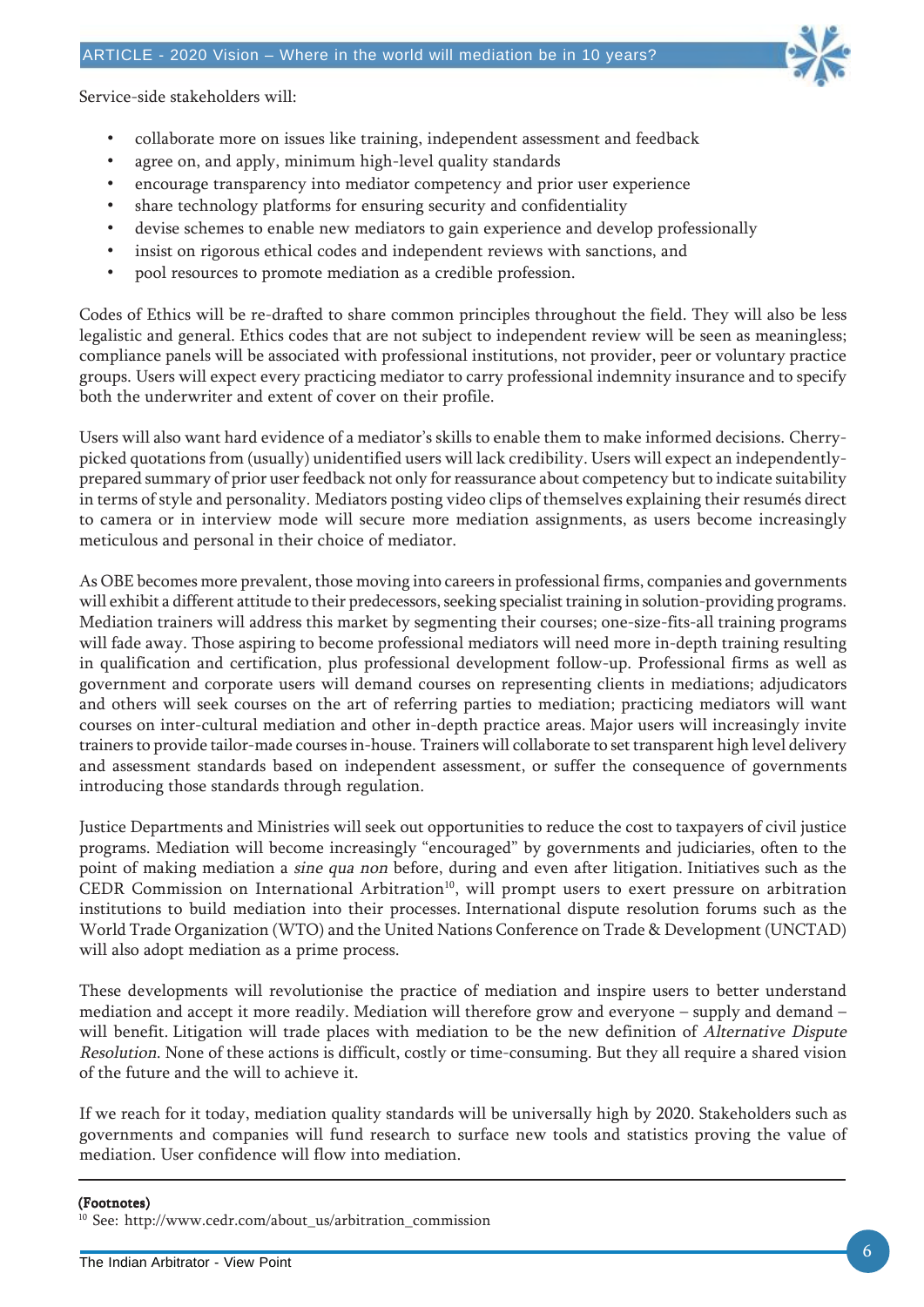

### The main thing is to keep the main thing the main thing

Stephen Covey has sold 15 million copies of The 7 Habits of Highly Effective People<sup>11</sup> plus other books. Habit No. 3 is not to lose sight of the big picture. In Covey's words: Broken focus is the number one reason people fail. It's not enough to start off on the right track; you must successfully avoid the unnecessary distractions and attractions of life that aim to sidetrack you… The main thing is to keep the main thing the main thing.

The main thing here is to achieve professional status. That can only arise by design, not by accident. The service side – mediators, providers and trainers – needs to collaborate in that design. They must focus on expanding the total pie and not merely their own slice. Pie expansion benefits everyone, but demands strong collaboration and dialogue.

If seven things happen, pie expansion will happen:

- 1. Mediators, providers and trainers, with the help of government, create a professional body. The leader is not an active mediator, trainer or provider. The supervising Board or Council includes representatives of all the stakeholder groups. Everyone participates pro bono in professional development and best practice sharing.
- 2. A realistic five-year funding plan is put in place. Government provides seed funding. Overheads are kept low and bureaucracy avoided. The Internet is leveraged.
- 3. The professional body does not earn any income from the provision of services. It is entirely nonprofit and registered as a charitable institution if possible.
- 4. Rather than re-invention of the wheel, there should be cultural adaptation. Lessons are drawn from and shared with professional bodies in other fields. All national professional bodies are linked up globally. Transparency and quality characterise this and all other national professional bodies for mediators. There is a strong mission to encourage and develop young mediators.
- 5. High-level training and independent assessment standards are set and applied. High competency is accredited/certified. User feedback summaries are required.
- 6. The professional body is open to all who meet the quality criteria set, irrespective of background and other professional qualifications. The Wilensky test is applied.
- 7. There is a strong code of ethics and an independent review body to apply it.

Well before 2020, mediation can be established as the first truly global profession. Let us all work together to keep the main thing the main thing.

#### (Footnotes)

<sup>11</sup> Stephen R. Covey's The 7 Habits of Highly Effective People (1989), The 8<sup>th</sup> Habit – from effectiveness to greatness (2006) and The Speed of Trust – the one thing that changes everything (2006) are all published by Simon & Schuster.

(Author: Michael Leathes, is a director of the International Mediation Institute (IMI) and a former in-house counsel with a number of international companies. The views offered here are the author's alone but he invites comments from all stakeholders in the mediation field to encourage debate on the progression of mediation towards an international profession. Michael can be reached via "Contact Us" at the IMI portal – www.IMImediation.org)

> When you DON'T have great teachers, but you WANT to learn great things, you have TWO options: One is you don't learn great things, or, two; you become a great teacher yourself. ~Jake Ehrlich III~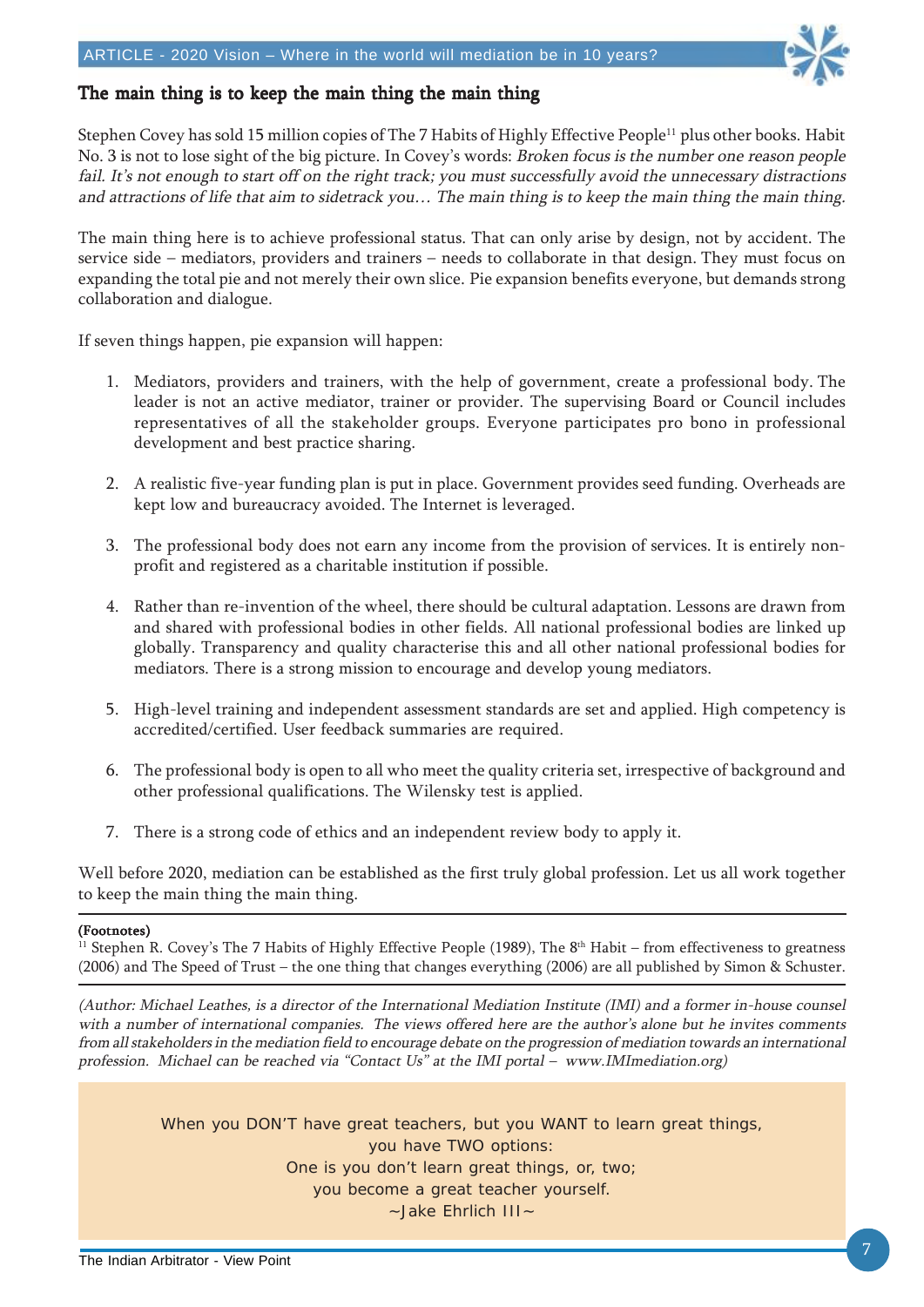

# Doctrine of Contra- Proferentem in Contracts Management

: NIRMAL GOEL

Often the disputes arise because of contract clauses which can be interpreted in more than one way. According to the author, the Doctrine of Contra-Proferentem becomes a handy tool to the arbitrator or the judge to decide the matter in accordance with principles of equity, good conscience and justice. Contra- Proferentem places the cost of losses on the party who was in the best position to avoid the harm. The doctrine seeks to encourage clear, explicit and unambiguous drafting of the agreement and to avoid latent and hidden meanings of its clauses.

Occurrence of disputes is common feature in civil construction contracts. Often the disputes arise because of contract clauses which can be interpreted in more than one way. The job of arbitrator / court becomes more difficult when various interpretations argued by the parties to the dispute are equally good, reasonable and plausible. In such circumstances, the Doctrine of Contra-Proferentem becomes a handy tool to the arbitrator or the judge to decide the matter in accordance with principles of equity, good conscience and justice. This doctrine, which originated from insurance contracts, states that when a contract provision can be interpreted in more than one way, the Court will prefer that interpretation which is more favourable to the party who has not drafted the agreement (or simply that interpretation which goes against the party who has inserted / insisted on inclusion of the alleged ambiguous clause in the agreement).

The rationale behind this doctrine emanate from the fact that parties to the agreement are often not in equal position. One party dominates the execution of the agreement while the other party merely signs on the dotted line. Such contracts are mainly "standard form take it or leave it" contracts e.g. in insurance contracts, an individual usually has to accept all terms and conditions of insurance policy document framed by the insurer company with no liberty on part of the individual to negotiate or alter the conditions of the contract. Similar is the situation in Government contracts, wherein the tender notices floated by Government agencies prescribes that the bidder will not put any condition in the tender. The bidder is simply made to sign on the dotted lines and no deviation from the tender conditions is permitted. Therefore, this doctrine is very much applicable in the contracts entered into by the State with various private parties / contractors.

Another underlying philosophy behind this doctrine is that one should not be rewarded for his own fault. Contra-Proferentem places the cost of losses on the party who was in the best position to avoid the harm. The Courts / Arbitrators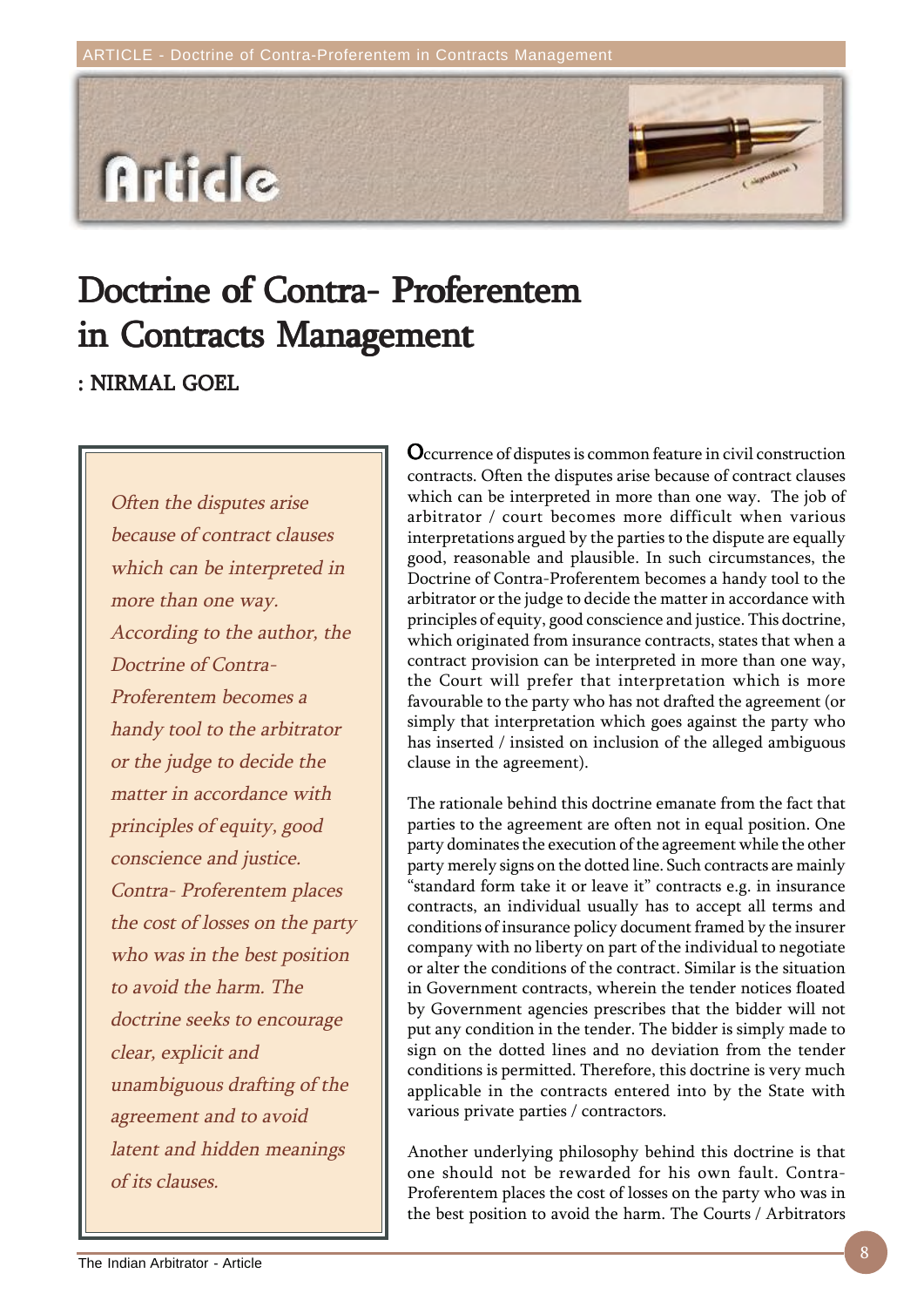

expect that the party who drafts the agreement shall take due care and caution and shall not insert ambiguous provisions in the agreement. The doctrine seeks to encourage clear, explicit and unambiguous drafting of the agreement and to avoid latent and hidden meanings of its clauses.

However, this doctrine is not to be construed to encourage unreasonable or inequitable interpretation against the drafter of agreement. It is applicable only when the various interpretations are equally sound, reasonable and plausible and no clear intention contrary to the interpretation being adopted on this principle is primafacie evident in the contract document.

Unconditional tenders are unavoidable necessity in Government contracts. In such scenario, it becomes an added responsibility on the part of NIT framers, checkers and approvers to read, re-read and re-re-read the various provisions of the tender document and ensure that its various provisions are clear, explicit and unambiguous. For carrying out this responsibility, a) the latent, hidden or implied meanings to contract clauses are to be avoided; b) the contract conditions need to be realistic; c) all information required for working out rates by prospective bidders needs to be given in the tender document; d) technical specifications and mode of measurements should be clear; and e) the tender document should take care of various contingent event. Since many of the construction disputes are repetitive in nature, one should take lessons from them and prescribe proper provision in the tender documents to deal with them.

In essence, the doctrine of Contra-Proferentem puts an added responsibility on framer, checkers and approvers of tender documents and emphasizes additional efforts on their part to avoid ambiguities and to make contract documents clear, explicit and unambiguous in nature. Further, it requires tender documents to be complete ones so as to take care of not only foreseeable but unforeseen circumstances also.

(Author: Nirmal Goel is a Technical Examiner in CVC, India)



Two avid fishermen go on a fishing trip. They rent all the equipment: the reels, the rods, the wading suits, the rowboat, the car, and even a cabin in the woods. They spend a fortune.

The first day they go fishing, but they don't catch anything. The same thing happens on the second day, and again on the third. Finally, on the last day of their vacation, one of the men catches a fish.

As they're driving home they're really depressed. One guy turns to the other and says: "Do you realize that this one lousy fish we caught cost us \$1,500?"

The other guy says: "Wow! It's a good thing we didn't catch any more!"

"If you leave this subject for another day, when you have time for it, then most likely you will never get around to it until it is too late.

Too late, is when you realize that you should have done this a long time ago. Too late, is when you realize that your competition has overtaken you.

Too late, is when your business stops growing and you start to thinking of letting people go. There is no need to let things go that way."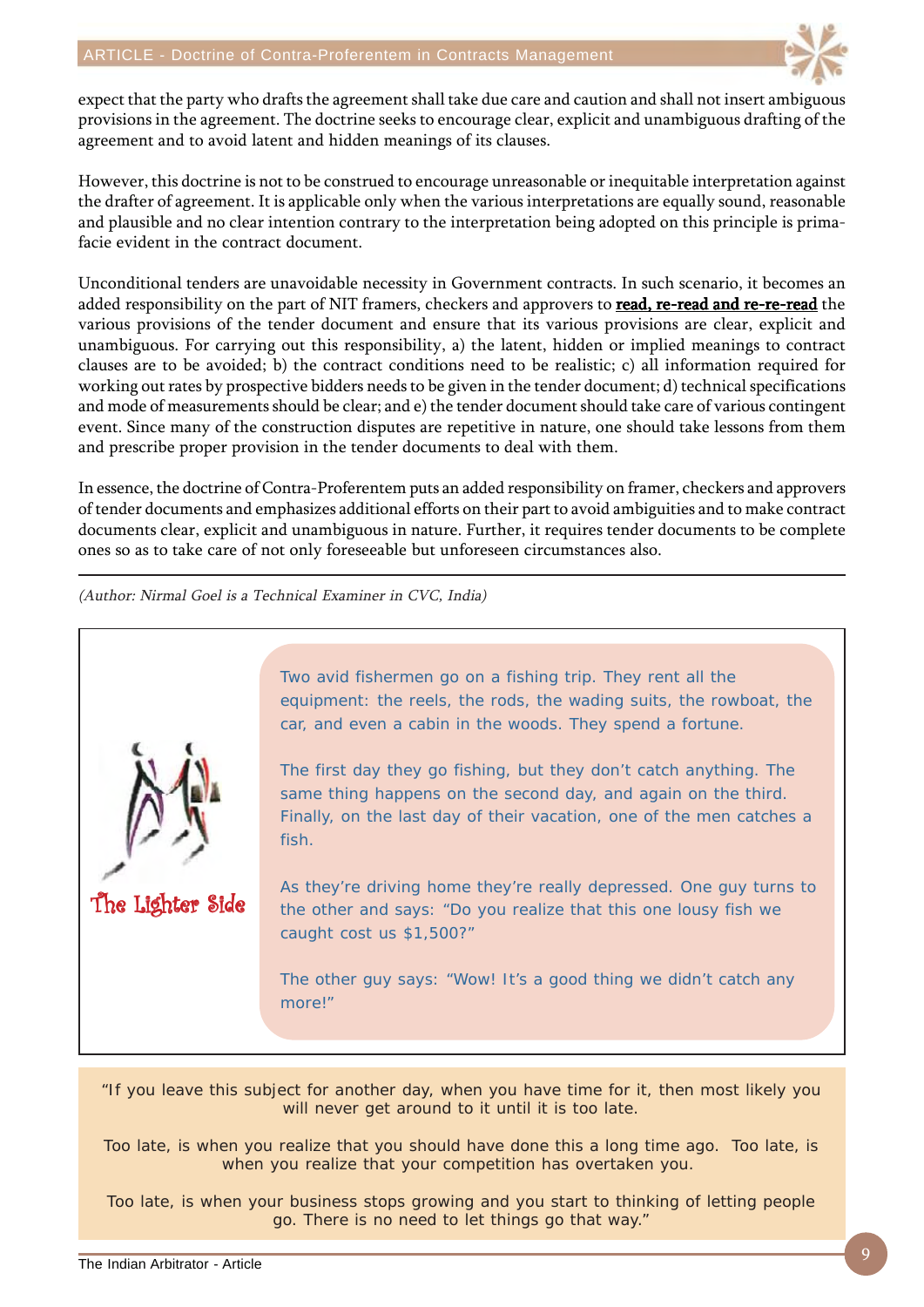

# IIAM launches its Community Mediation Program in the US, Canada and UK



As part of IIAM's (Indian Institute of Arbitration & Mediation) "Community Mediation Year 2011" program, with the object of popularizing the concept of mediation as the primary mode of conflict resolution, Community Mediation Committees are being formed in the US, UK and Canada under the guidance of Hon. Ambassadors for IIAM Community Mediation Service. The object is to familiarize and popularize mediation among the Indian communities and involving them in the process as community mediators. For more details log on to www.communitymediation.in

# French Arbitration Law reforms imminent

The government is about to approve long-awaited reforms to French domestic and international arbitration law. Among other things, the Paris Court of First Instance will be empowered to assist parties with the production of documents, and the enforcement of international arbitral awards will be made easier. The decree should be published shortly.

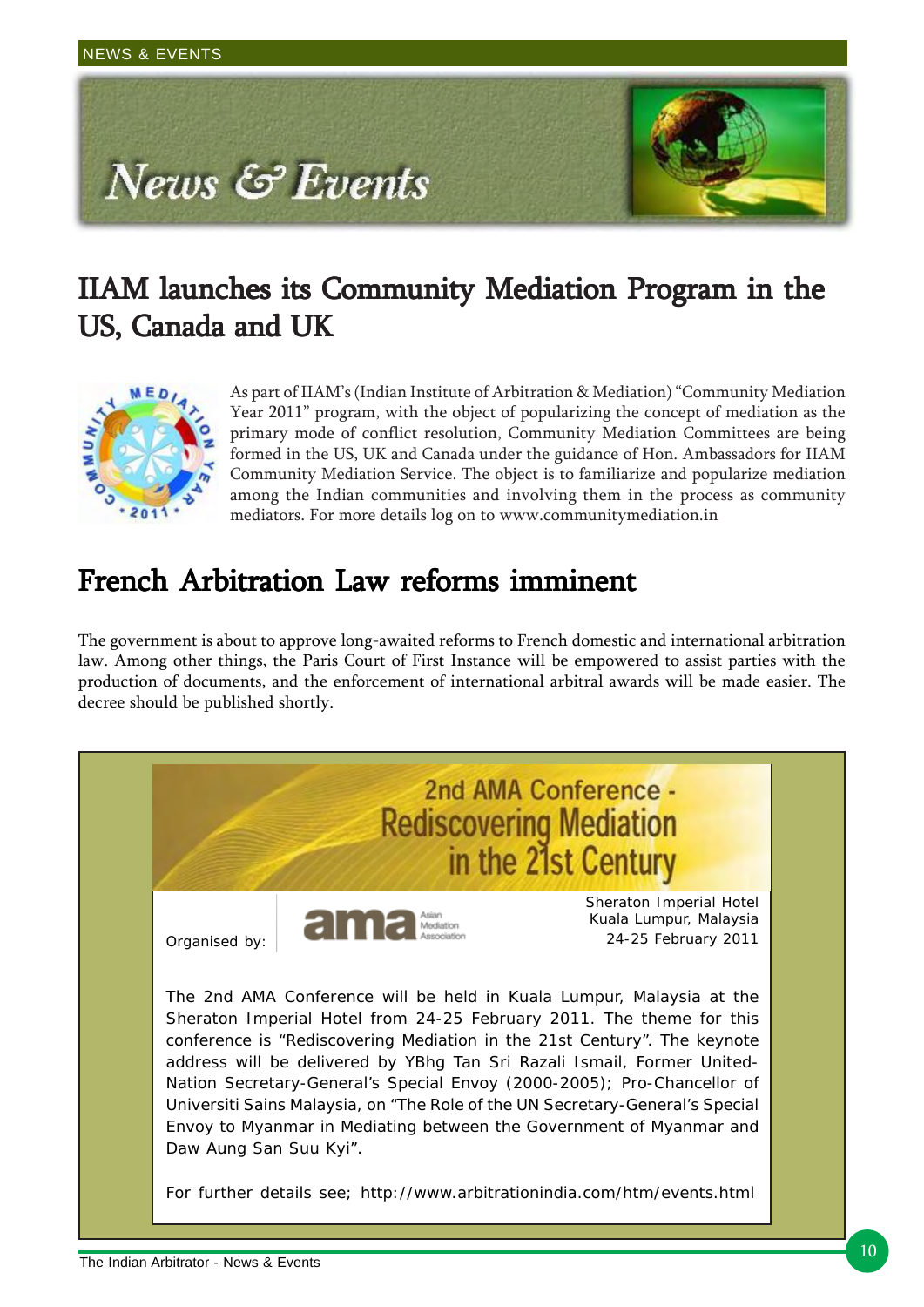

# Community Police Mediation Program

USA – New York: Local residents of UTICA who file complaints against the city Police Department will soon have another avenue for addressing their concerns. The voluntary program would allow residents to sit down with police officers and a certified mediator to discuss complaints. The goal is to improve communication with the community, while simultaneously increasing awareness of departmental policies and procedures. It also comes at no cost to local taxpayers due to a \$13,000 grant from the New York State Dispute Resolution Association and additional funding from the New York State Unified Court System. The Community Police Mediation Program expected to begin in March.

# New Comedy series on Mediation

USA Network unveils a new comedy series this week about a young woman attorney who gave up courtroom litigation in exchange for work as a mediator. Premiering Jan. 20, the critically acclaimed program, "Fairly Legal," takes a fresh look at the expanding field of Alternative Dispute Resolution (ADR).

# Amendments to Russian Arbitration Procedural Code

Significant amendments were brought to the Russian Arbitration Procedural Code, aimed at improving how disputes are considered in arbitration courts. In addition to key amendments on the introduction of ejustice, the notification procedure in respect of parties to a dispute and the appeals procedure over judicial acts, the legislator has attempted to reform the institute of arbitration court assessors. The amendments dealt with the grounds for engaging arbitration court assessors, their appointment and the procedure for dismissing them.

#### Think  $\,\cdots\,$ **Is Life Ever A Failure?**

We have heard several people in their 30s & 40s lament that their lives are a failure and/or their life is over just because they haven't reached this or that goal.

The life expectancy in developing countries is 78 years. A person's first 18 years of life are basically a preparation for life. Therefore it could be said that people don't start making something of their lives until adulthood (roughly age 18).

The average person then would have 60 years to do something with his or her life. 78 minus 18 equals 60. A person's life then is not even half over until the age of 48.

Now how many people judge whether or not a "project" is successful when it is only half done? So the way we have to see it, no one can be a failure at life until at least past 60.

That said, has anyone ever had the experience of working on a deadline and not being able to get anywhere? Then all of a sudden... BOOM! Two hours before it's due you come up with a solution.

Who's to say someone at 70 can't save someone's life. Is that life a "failure?"